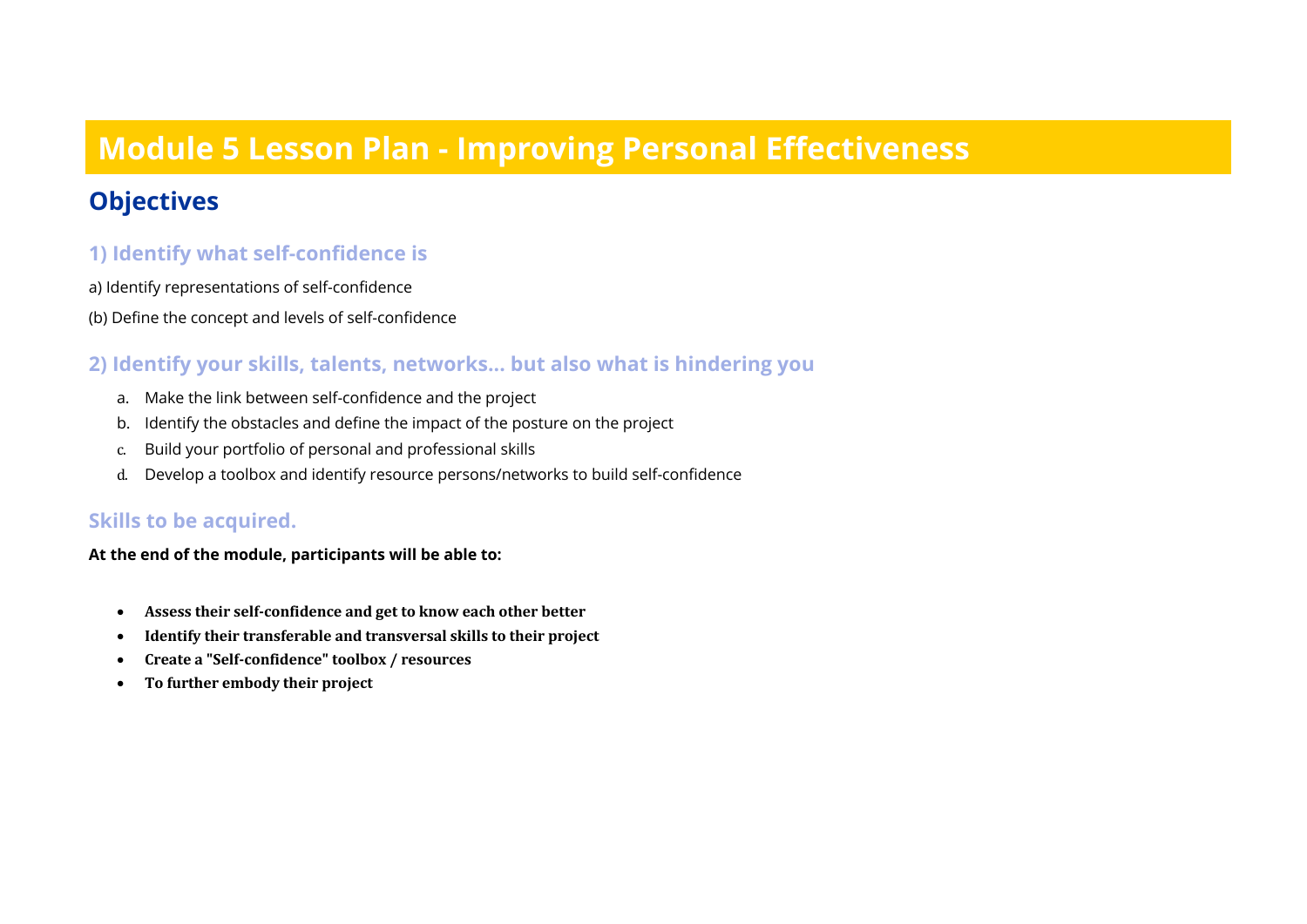## Morning or 1st ½ day

| <b>Title</b>        | <b>Training objectives</b>                                                                                       | <b>Contents</b>                                                                                                                                                                                                                                                                                              | <b>Training methods</b>                                       | <b>Time</b>     | <b>Docs</b>                                |
|---------------------|------------------------------------------------------------------------------------------------------------------|--------------------------------------------------------------------------------------------------------------------------------------------------------------------------------------------------------------------------------------------------------------------------------------------------------------|---------------------------------------------------------------|-----------------|--------------------------------------------|
| <b>Sequence</b>     |                                                                                                                  |                                                                                                                                                                                                                                                                                                              |                                                               |                 |                                            |
| 9:30 am             | Welcome                                                                                                          | Presentation of the trainers, objectives,<br>framework                                                                                                                                                                                                                                                       |                                                               | 30 mn           |                                            |
| $10am -$<br>10:30am | Introduce yourself, settle in<br>to the day and in the group                                                     | <b>Speech ball:</b> circulate a ball within the group, the<br>woman who has the ball in her hand presents<br>herself: first name, situation with regard to<br>entrepreneurship (emergence, already created,<br>why I chose to be there today), before throwing it to<br>another person.                      | The women are<br>standing and in a<br>circle                  | 30 mn           |                                            |
| 10h30-<br>10h40     | To situate oneself on<br>$\bullet$<br>the path of self-<br>confidence<br>Assess your level of<br>self-confidence | The <b>Ostend tree:</b> each person chooses to colour the<br>$\bullet$<br>character that corresponds to their posture this<br>morning in terms of self-confidence.<br>Personal document that will not be shared.<br>$\bullet$<br>Remember to indicate the date as this exercise can<br>be renewed regularly. | Individual working<br>time<br>Plan to use coloured<br>pencils | $10 \text{ mm}$ | Appendix<br>1 The<br>Ostend<br><b>Tree</b> |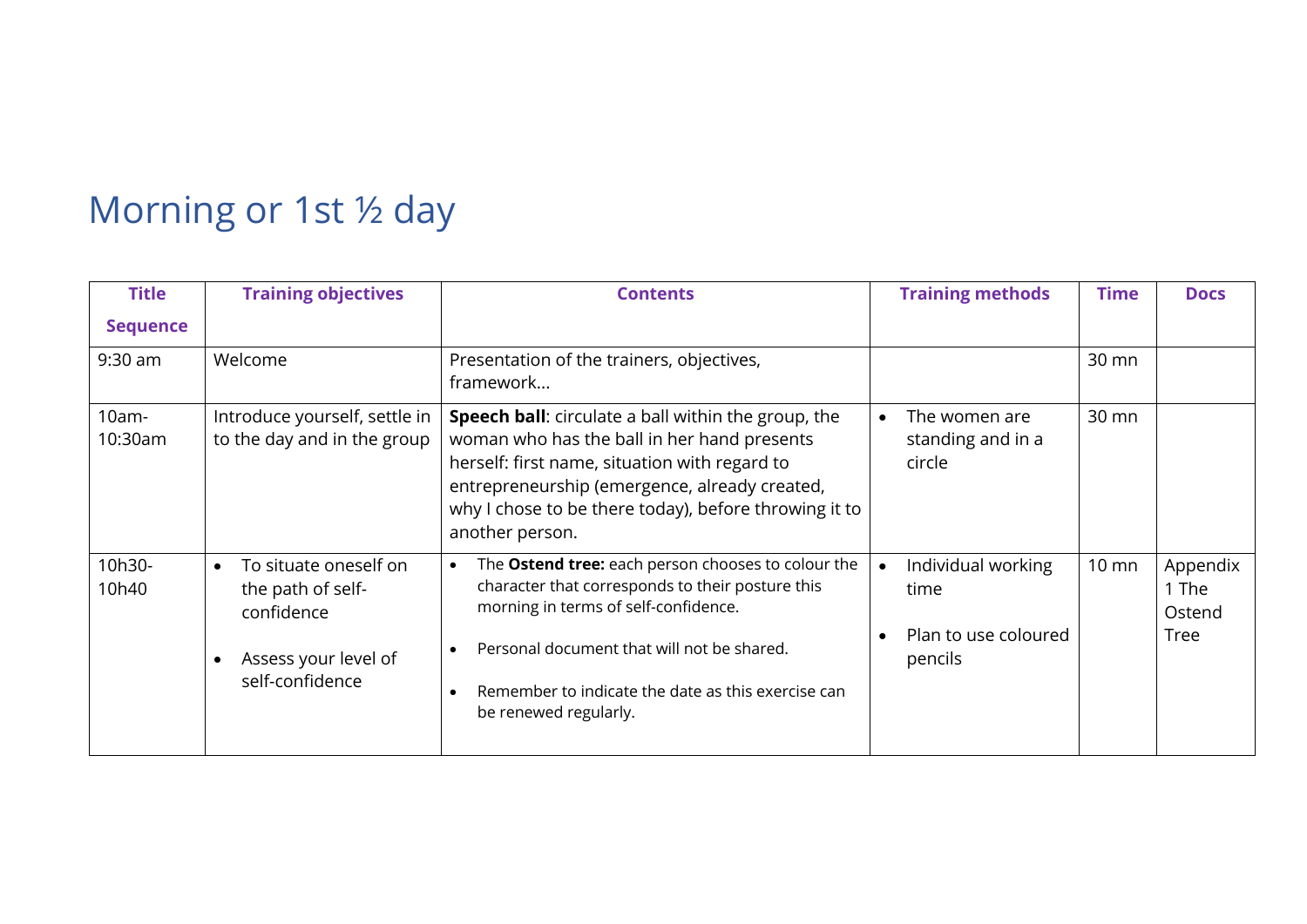| 10h40 -<br>11h55 | $\bullet$ | Be aware that the<br>notion of self-      | We talk about self-confidence, but it is important to<br>start by defining this concept, which can vary                                                                                                                                             | Subgroups (3 or 4<br>people)                       | 40 mn<br>in sub- |  |
|------------------|-----------|-------------------------------------------|-----------------------------------------------------------------------------------------------------------------------------------------------------------------------------------------------------------------------------------------------------|----------------------------------------------------|------------------|--|
|                  |           | confidence is based on<br>representations | greatly from one person to another.                                                                                                                                                                                                                 |                                                    | groups           |  |
|                  |           |                                           | Brainstorming in sub-groups: discussion about the                                                                                                                                                                                                   | Distribute a large sheet<br>of flipchart paper per |                  |  |
|                  | $\bullet$ | Identify the<br>representations of each   | elements of defining self-confidence (physical,                                                                                                                                                                                                     | group and post-its (if                             |                  |  |
|                  | $\bullet$ | Reach a collective                        | intellectual, cultural, social), the images that it<br>gives rise to, whether or not to have self-                                                                                                                                                  | they wish to start by<br>listing words, ideas,     |                  |  |
|                  |           | definition of self-<br>confidence         | confidence                                                                                                                                                                                                                                          | examples that they will<br>then group on the large |                  |  |
|                  |           |                                           | Starting from the representations of each one<br>because it is a question of changing the<br>representations. To help you, think of someone<br>who seems to have confidence in yourself and<br>identify the elements that give you this impression. | sheet)                                             |                  |  |
|                  |           |                                           | Then each group organizes its ideas in the form of a<br>mental map on a large sheet of paper.                                                                                                                                                       |                                                    | 15mn             |  |
|                  |           |                                           | <b>Pause</b>                                                                                                                                                                                                                                        |                                                    | 20mn             |  |
|                  |           |                                           | Then return to the large group to present the<br>elements of each group's definition; initiate a<br>discussion with the group based on the<br>presentations and slides 8 and 9 on the definition<br>of self-confidence.                             |                                                    |                  |  |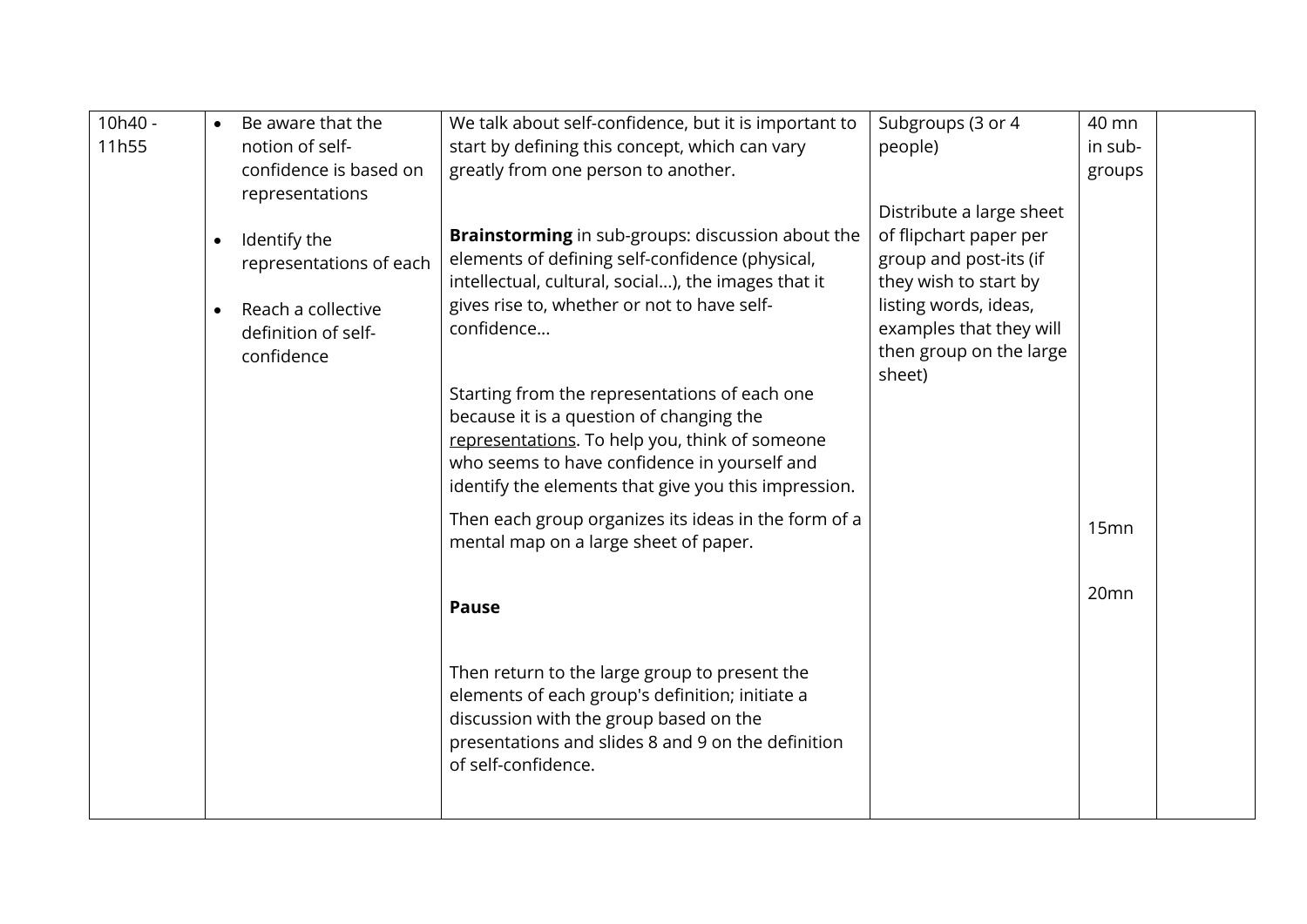| $11:55-$<br>12:10 a.m. | Become aware of your self-<br>image in terms of self-<br>confidence and estimate<br>your room for<br>improvement | Questionnaire "How do you see yourself? »<br>A personal work that requires no comment, it is a matter<br>of becoming aware of the way you look at yourself. | Individual work                                                                   | $15 \text{ mm}$ | Appendix<br>2 "How<br>do you<br>see<br>yourself?<br>$\gg$ |
|------------------------|------------------------------------------------------------------------------------------------------------------|-------------------------------------------------------------------------------------------------------------------------------------------------------------|-----------------------------------------------------------------------------------|-----------------|-----------------------------------------------------------|
| $12:10-$<br>12:20 pm   | Experiment with a tool to<br>help build self-confidence                                                          | To end the morning, suggest a tool: Guide in Breathing<br>exercise for women                                                                                | The women scattered<br>throughout the room,<br>each sitting in their own<br>chair | $10 \text{ mm}$ | Appendix<br>"Breathin<br>g''                              |
|                        | LUNCH BREAK (or late first<br>morning)                                                                           |                                                                                                                                                             |                                                                                   | 1 <sub>h</sub>  |                                                           |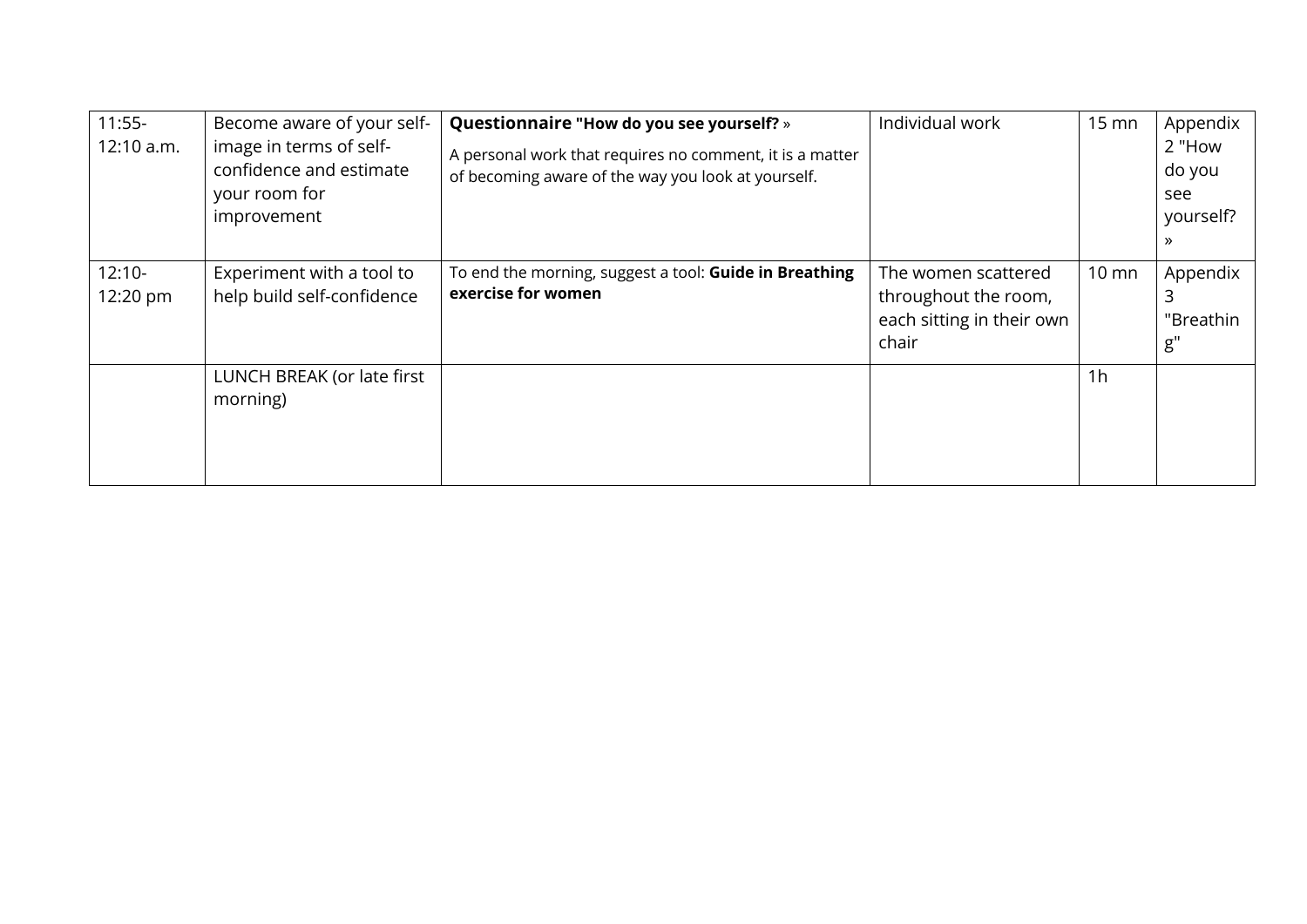# Afternoon or 2nd ½ day

| <b>Title</b>    | <b>Training objectives</b>                                                                                                                                                                                                                                                                                                                                                                         | <b>Contents</b>                                                                                                                                                                                                                                                                                                                                                                                                                                                                                                                                                                                                                                                                                                                                                                                                                                                                                          | <b>Training methods</b>                                                                                   | <b>Time</b> | <b>Docs</b> |
|-----------------|----------------------------------------------------------------------------------------------------------------------------------------------------------------------------------------------------------------------------------------------------------------------------------------------------------------------------------------------------------------------------------------------------|----------------------------------------------------------------------------------------------------------------------------------------------------------------------------------------------------------------------------------------------------------------------------------------------------------------------------------------------------------------------------------------------------------------------------------------------------------------------------------------------------------------------------------------------------------------------------------------------------------------------------------------------------------------------------------------------------------------------------------------------------------------------------------------------------------------------------------------------------------------------------------------------------------|-----------------------------------------------------------------------------------------------------------|-------------|-------------|
| <b>Sequence</b> |                                                                                                                                                                                                                                                                                                                                                                                                    |                                                                                                                                                                                                                                                                                                                                                                                                                                                                                                                                                                                                                                                                                                                                                                                                                                                                                                          |                                                                                                           |             |             |
| 13h30 - 14h     | Experience that self-<br>confidence does not<br>depend solely on oneself,<br>but on one's own history,<br>context, representations<br>and others.<br>Experience self-<br>confidence physically<br>and symbolically<br>Identify what promotes<br>or undermines self-<br>confidence.<br>-Experiment with relying<br>on others.<br>-Identify the means to<br>secure the exit from the<br>comfort zone | The pencil game:<br>Standing up, the women place themselves two by two,<br>face to face with 2 pencils: the first placed between the<br>right index finger of one and the left index finger of the<br>other. The second between the left index finger of one<br>and the right index finger of the other. The pencils only<br>hold because of the pressure the two women put on<br>them.<br>In this configuration, the pairs move around the room:<br>- eyes open,<br>- then one of the two women closes her eyes (in turn)<br>- then each pair passes under the arms of another pair<br>(always with a woman who has her eyes closed).<br>Note for the trainer: in the instructions, it is never said<br>that the pencil should not fall to the ground.<br>Feedback in large groups, exchange:<br>How did you experience it (leaning on the other,<br>accepting help, how to react if the pencil falls,) | The women divide up in<br>the room, standing up,<br>in pairs<br>2 pencils per pair<br>Back to large group | 30<br>mn    |             |
|                 |                                                                                                                                                                                                                                                                                                                                                                                                    |                                                                                                                                                                                                                                                                                                                                                                                                                                                                                                                                                                                                                                                                                                                                                                                                                                                                                                          |                                                                                                           |             |             |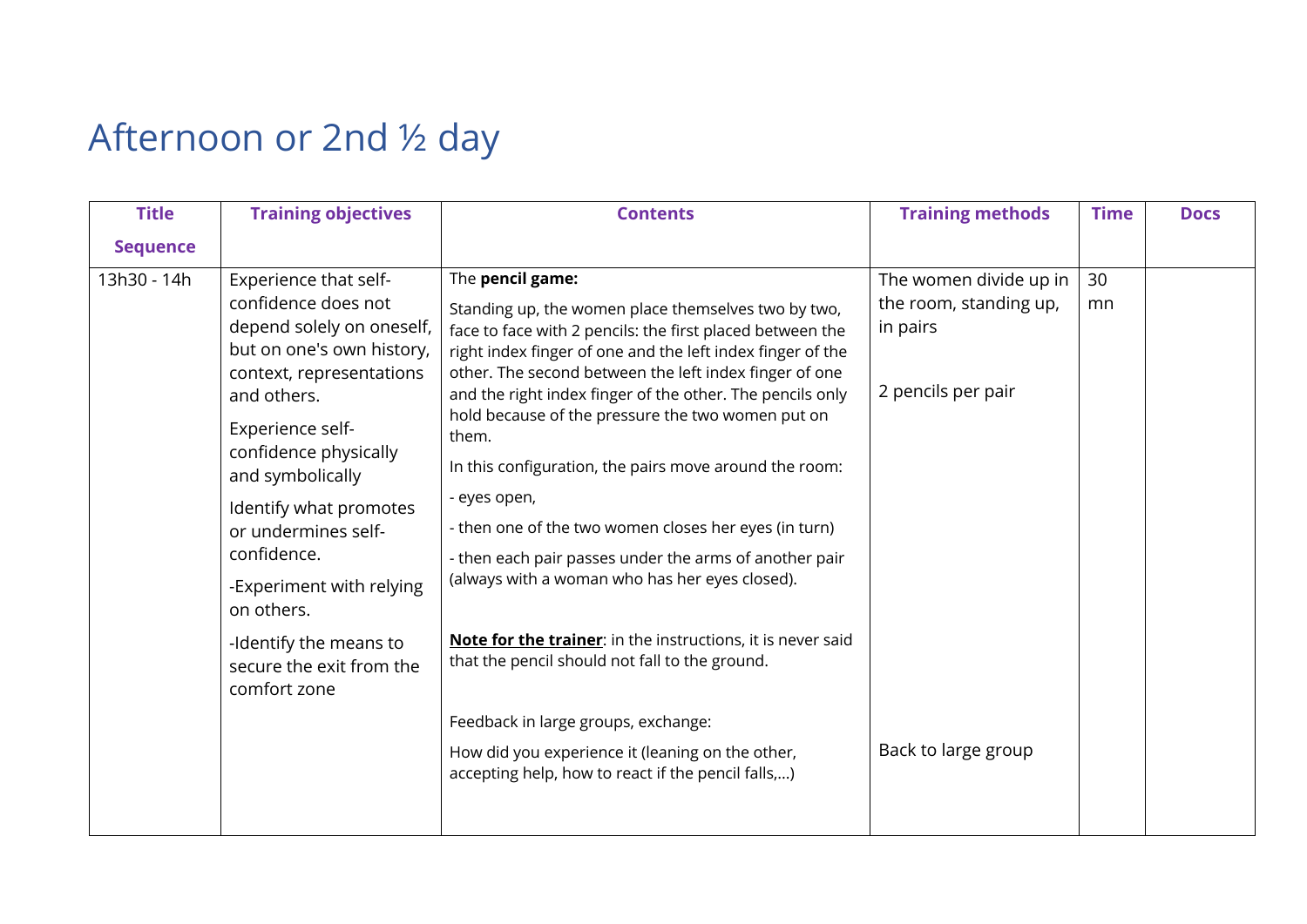| <b>Title</b>    | <b>Training objectives</b>                                                | <b>Contents</b>                                                                                                                                                                                                                                                                                                                                                                                                                                                                                                                                                                                                               | <b>Training methods</b> | <b>Time</b> | <b>Docs</b>                                            |
|-----------------|---------------------------------------------------------------------------|-------------------------------------------------------------------------------------------------------------------------------------------------------------------------------------------------------------------------------------------------------------------------------------------------------------------------------------------------------------------------------------------------------------------------------------------------------------------------------------------------------------------------------------------------------------------------------------------------------------------------------|-------------------------|-------------|--------------------------------------------------------|
| <b>Sequence</b> |                                                                           |                                                                                                                                                                                                                                                                                                                                                                                                                                                                                                                                                                                                                               |                         |             |                                                        |
|                 |                                                                           | What parallel do you make between exercise and<br>business creation? : trust the other, trust each<br>other, give clear instructions, set up a common<br>language, a partnership approach, listen to their<br>feelings, fear of failure (the pencil that falls when it<br>was not part of the instructions), co-construction,<br>more fluidity if you let go, if you relativize the issue,<br>feeling of responsibility when guiding, time to adapt<br>according to the environment, growing confidence<br>with experience, ask for help, take pleasure, take<br>risks<br>Draw a parallel between exercise, business creation |                         |             |                                                        |
|                 |                                                                           | and leaving the comfort zone.                                                                                                                                                                                                                                                                                                                                                                                                                                                                                                                                                                                                 |                         |             |                                                        |
| 14h00-14h30     | Illustrate the path of self-<br>confidence and position<br>yourself on it | Watch the video "comfort zone, dare to get out of it".<br>Replace<br>Then large group discussion: Entrepreneurship =<br>change = going out of comfort zone = testing self-<br>confidence = needing to be prepared for it                                                                                                                                                                                                                                                                                                                                                                                                      | Large group             | 30<br>mn    | Video<br>"Comfort<br>zone dare<br>to get out<br>of it" |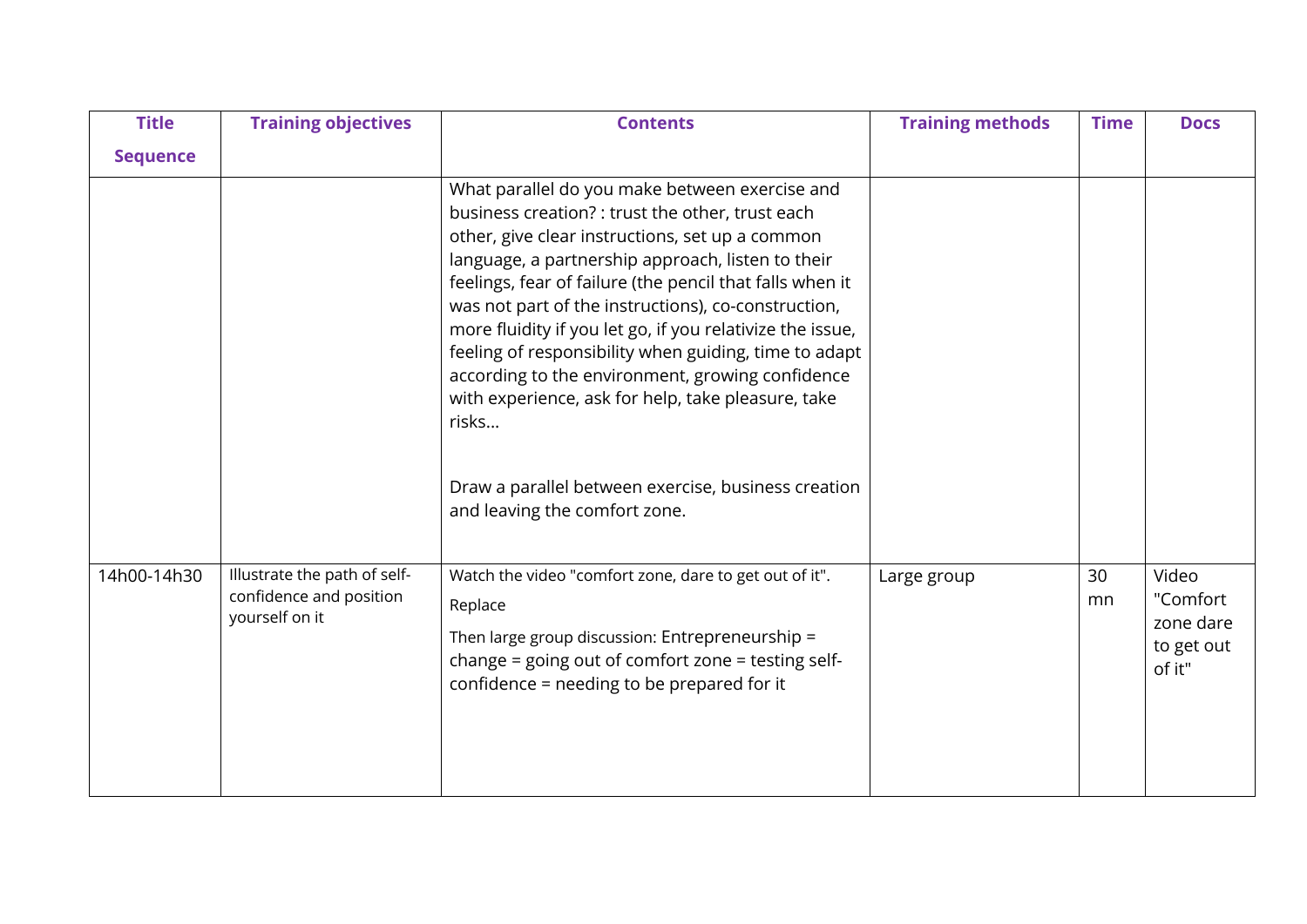| <b>Title</b>    | <b>Training objectives</b>                                                                                                                | <b>Contents</b>                                                                                                                                                                                                                                                                                                                                                                                                                                                                                                                                                                                                                                                                                                                                                    | <b>Training methods</b>                                                                   | <b>Time</b>                                                                              | <b>Docs</b>                                 |
|-----------------|-------------------------------------------------------------------------------------------------------------------------------------------|--------------------------------------------------------------------------------------------------------------------------------------------------------------------------------------------------------------------------------------------------------------------------------------------------------------------------------------------------------------------------------------------------------------------------------------------------------------------------------------------------------------------------------------------------------------------------------------------------------------------------------------------------------------------------------------------------------------------------------------------------------------------|-------------------------------------------------------------------------------------------|------------------------------------------------------------------------------------------|---------------------------------------------|
| <b>Sequence</b> |                                                                                                                                           |                                                                                                                                                                                                                                                                                                                                                                                                                                                                                                                                                                                                                                                                                                                                                                    |                                                                                           |                                                                                          |                                             |
| 14h30-14h50     | -Question their limiting<br>beliefs and their impact on<br>the project<br>Experiment with the impact<br>of posture on self-<br>confidence | This comfort zone and the choice to undertake take<br>place in a context, a history specific to each person and<br>in which limiting beliefs have been built. The<br>entrepreneur's posture in relation to these beliefs is<br>important.<br>Propose the scenario described in Appendix 4.                                                                                                                                                                                                                                                                                                                                                                                                                                                                         | Role-play by the<br>facilitator and a<br>participant, in the room,<br>with some obstacles | 20<br>mn                                                                                 | Appendix 4<br>"Posture<br>Question"         |
|                 |                                                                                                                                           | Become aware, through the simulation, of the interest:                                                                                                                                                                                                                                                                                                                                                                                                                                                                                                                                                                                                                                                                                                             |                                                                                           |                                                                                          |                                             |
|                 |                                                                                                                                           | to move forward (be in action) towards its<br>objectives,<br>to stop from time to time to measure<br>progress, progress,<br>observe the solutions found to overcome<br>obstacles.                                                                                                                                                                                                                                                                                                                                                                                                                                                                                                                                                                                  |                                                                                           |                                                                                          |                                             |
| 14h50-15h20     | Organise your skills by<br>field to optimize your<br>self-confidence and<br>project                                                       | Each person's story is also rich in experiences to build on<br>as we enter this new phase of life, because we never<br>start from scratch. Hence the importance, on a regular<br>basis, of taking the time to review one's skills; each<br>person generally knows them, but putting them on<br>paper makes it possible to become aware of them and<br>gain confidence, especially with the intention of starting<br>a business. I know where I want to go and I revisit my<br>career path to pick out the skills that I will be able to<br>transfer to my new activity.<br>Present the skills portfolio: group all of your skills<br>(professional, extra-professional, personal,), to<br>consider the transferability of skills to the<br>entrepreneurial project | Individual work                                                                           | 30<br>mn<br>(to<br>start<br>the<br>work<br>befor<br>e<br>conti<br>nuing<br>it at<br>home | Appendix 5<br>"Competen<br>cy<br>Portfolio" |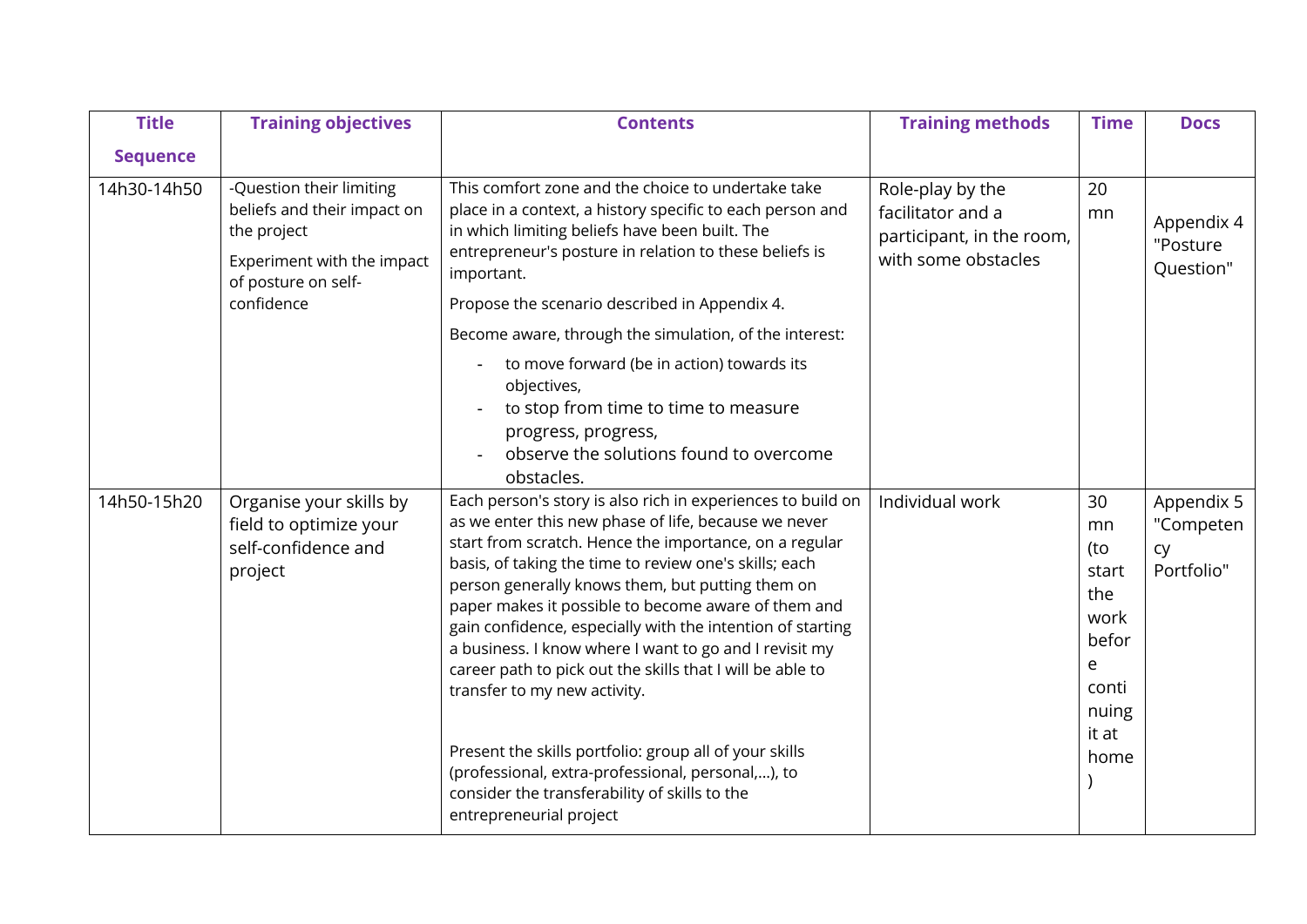| <b>Title</b>        | <b>Training objectives</b>                                                                               | <b>Contents</b>                                                                                                                                                                  | <b>Training methods</b>                                                  | <b>Time</b>      | <b>Docs</b>                       |
|---------------------|----------------------------------------------------------------------------------------------------------|----------------------------------------------------------------------------------------------------------------------------------------------------------------------------------|--------------------------------------------------------------------------|------------------|-----------------------------------|
| <b>Sequence</b>     |                                                                                                          |                                                                                                                                                                                  |                                                                          |                  |                                   |
|                     |                                                                                                          | This work can also be used to prepare the<br>presentation of your project before a jury or other,<br>to reassure the interlocutors with past experiences.<br><b>BREAK</b>        |                                                                          |                  |                                   |
| 3:20-3:30 p.m.      |                                                                                                          |                                                                                                                                                                                  |                                                                          | 10 <sub>mn</sub> |                                   |
| $3:30-$<br>3:45 pm  | Nurture a positive self-<br>image to increase self-<br>confidence<br>-Remember how each one<br>is unique | How will you communicate these skills? You are the<br>media.<br>Fill in the "you are unique" document                                                                            | Individual work                                                          | 15<br>mn         | Appendix 6<br>"You are<br>unique" |
|                     | -Assert your posture                                                                                     |                                                                                                                                                                                  |                                                                          |                  |                                   |
| $3:45 -$<br>4:30 pm | Building a toolbox to build<br>confidence                                                                | Each person develops his or her own tools / tactics<br>/ steps to gain self-confidence. Let us take<br>advantage of the group to exchange and share<br>each other's experiences. | Sub-groups, around a<br>large sheet of flipchart<br>paper, with post-its | 45mn             |                                   |
|                     |                                                                                                          | Working in sub-groups to share and build a toolbox<br>/ ideas: what do I do to gain confidence, what has<br>helped me in the past, what tools work for me?                       |                                                                          |                  |                                   |
|                     |                                                                                                          | Each list on post-its (1 idea = 1 post-it) and the<br>group organizes the post-its on a mind map.                                                                                |                                                                          |                  |                                   |
|                     |                                                                                                          | Display of mind maps on the wall and presentation<br>in large groups (1 spokesperson per group)                                                                                  | Large group                                                              |                  |                                   |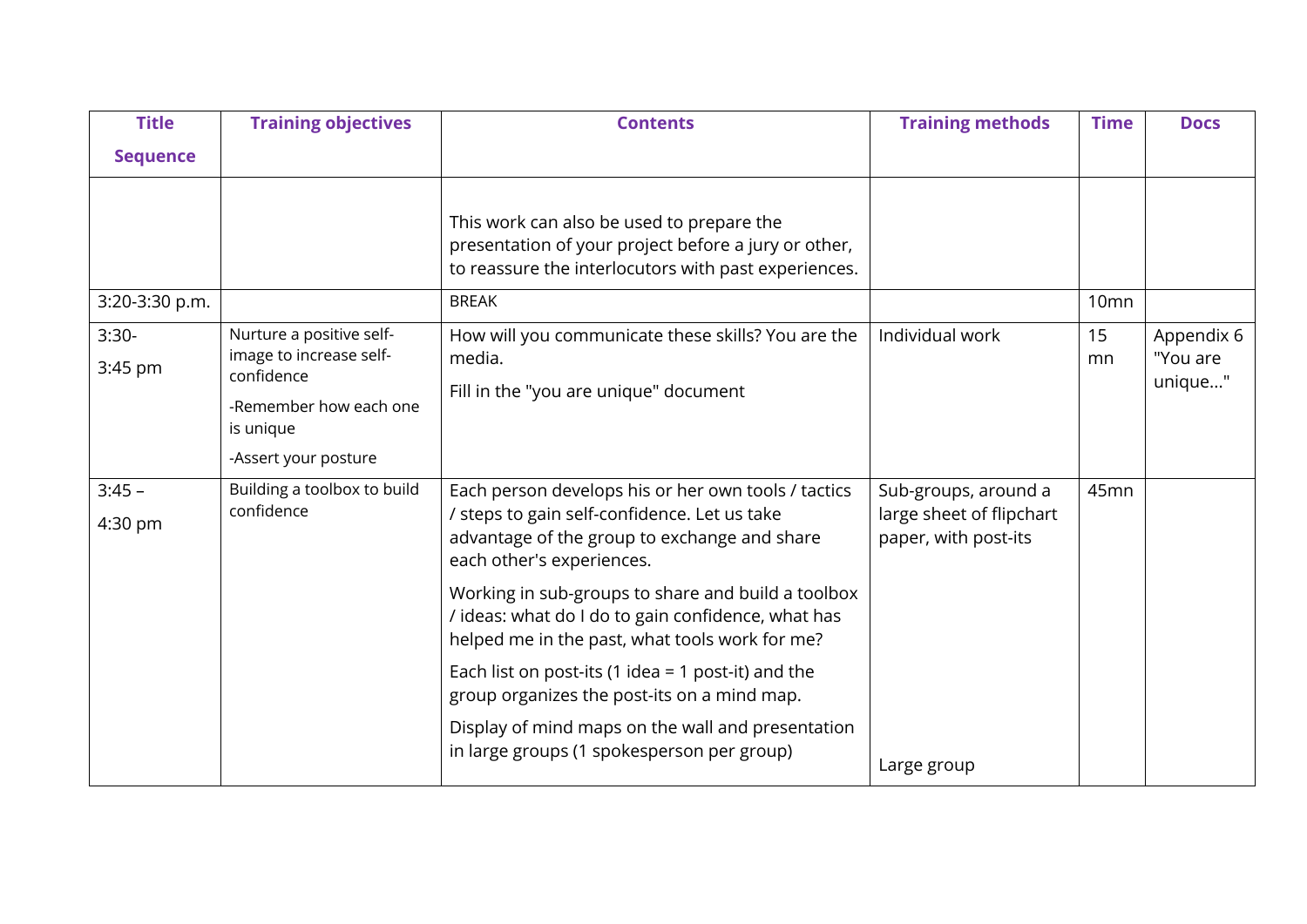| <b>Title</b>    | <b>Training objectives</b>                                    | <b>Contents</b>                                                                                                                                                                                                                                                                                                                                                                                                | <b>Training methods</b> | <b>Time</b> | <b>Docs</b> |
|-----------------|---------------------------------------------------------------|----------------------------------------------------------------------------------------------------------------------------------------------------------------------------------------------------------------------------------------------------------------------------------------------------------------------------------------------------------------------------------------------------------------|-------------------------|-------------|-------------|
| <b>Sequence</b> |                                                               |                                                                                                                                                                                                                                                                                                                                                                                                                |                         |             |             |
| 16h30-17h       | -Identify and list its<br>networks and accessible             | Among all these keys, there is the network, the resource<br>persons available around each person.                                                                                                                                                                                                                                                                                                              |                         | 15mn        |             |
|                 | resource persons.                                             | Who are the resource people around you?                                                                                                                                                                                                                                                                                                                                                                        |                         |             |             |
|                 | Specify how each<br>network or person<br>contributes to self- | What are your networks?                                                                                                                                                                                                                                                                                                                                                                                        |                         |             |             |
|                 | confidence.                                                   | Post-its method:                                                                                                                                                                                                                                                                                                                                                                                               | Individual work         |             |             |
|                 |                                                               | identify and list up to 8 people or resource<br>structures on 8 different post-its of the same<br>color.<br>Specify on 8 post-its of another color how each<br>identified person / structure contributes to your<br>self-confidence                                                                                                                                                                            |                         |             |             |
|                 |                                                               | In large groups: share what emerges and<br>methodically organize on a board or flipchart the<br>types of networks / resource persons available to<br>all (personally or as part of the entrepreneurial<br>project): professional networks, thematic clubs<br>according to fields of activity, family, friends,<br>inspiring people to follow on social networks,<br>readings, mentors, coaches / psychologists | Large group work        | 15<br>mn    |             |
|                 |                                                               |                                                                                                                                                                                                                                                                                                                                                                                                                |                         |             |             |